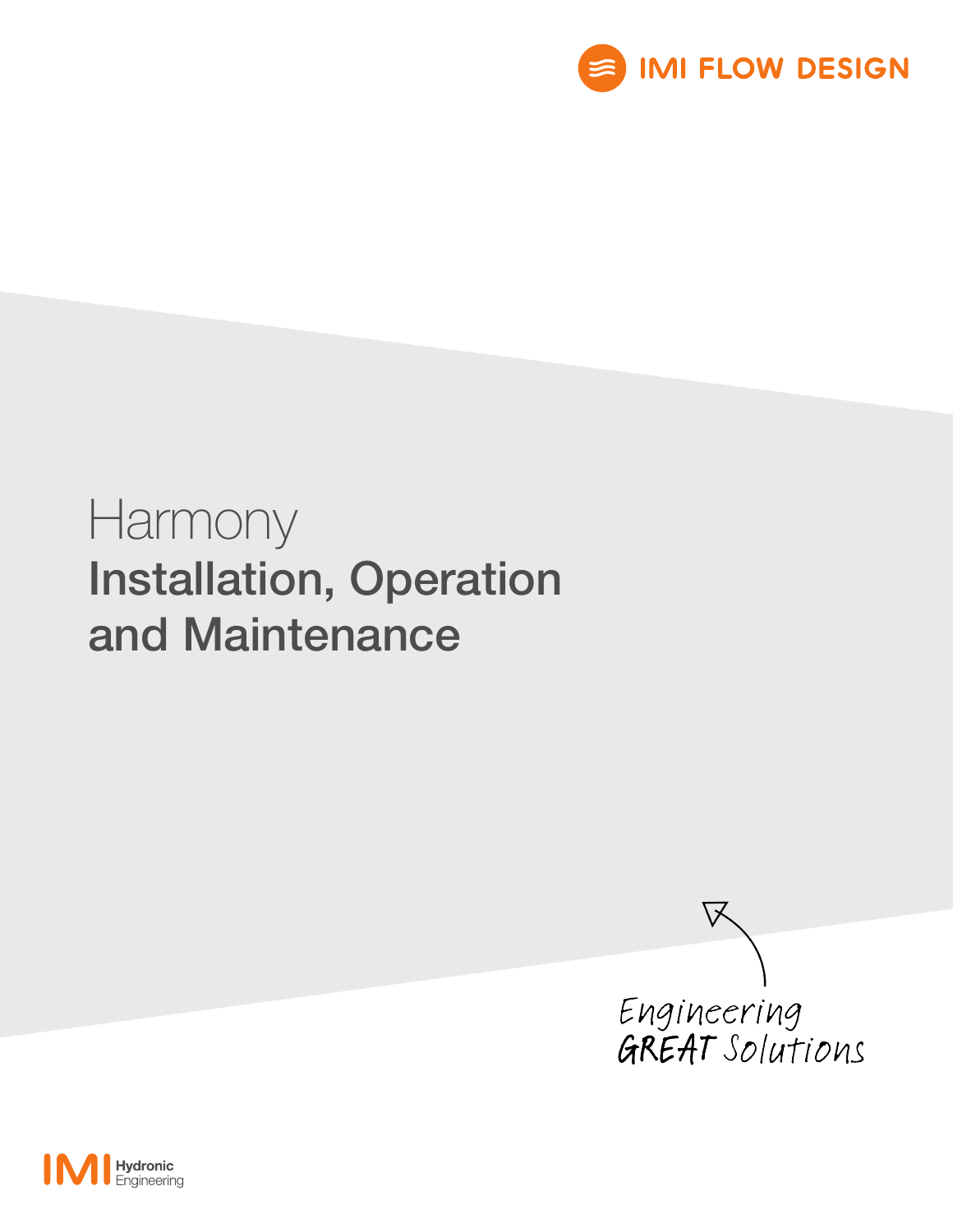## Harmony

### Technical Description

#### Application:

HVAC, Chilled and Hot Water Hydronic Systems

#### Functions:

Control, Balancing, Pre-Setting, Differential Pressure Control, Measuring, Shut-off and Maintenance

#### Sizes:

1/2", 3/4" 1", 1-1/4"

#### Pressure class:

400 psig

#### Differential pressure (∆pV): 2-80 psi

#### Flow range:

1/2" Min 0.2 / Max 2.0 gpm 3/4" Min 0.5 / Max 5.0 gpm 1" Min 0.2 / Max 11 gpm 1-1/4" Min 4.0 / Max 20 gpm

#### Temperature:

Max. working temperature: 250˚ F Min. working temperature: -20˚ F

#### Stroke:

 $1/2"$  4 mm 3/4" 6 mm 1" 9 mm 1-1/4" 10 mm

#### Media:

Water with HVAC additives

#### Leakage rate:

<0.01% of Maximum Cv

#### Material:

Valve body: DZR Brass Valve plug: Brass, EPDM Presetting parts PPS composite Spindle: Stainless Steel Spindle seat: EPDM ∆p insert: Brass for containing pressure, PPS composite internals Membrane: EPDM Springs: Stainless Steel O-rings: EPDM

#### Marking:

400 wwp, flow direction arrow, size

#### End Connections:

Inlet - SWT, FPT, MPT Outlet - SWT, FPT

#### Connection to actuator:

M30 X 1.5 Thread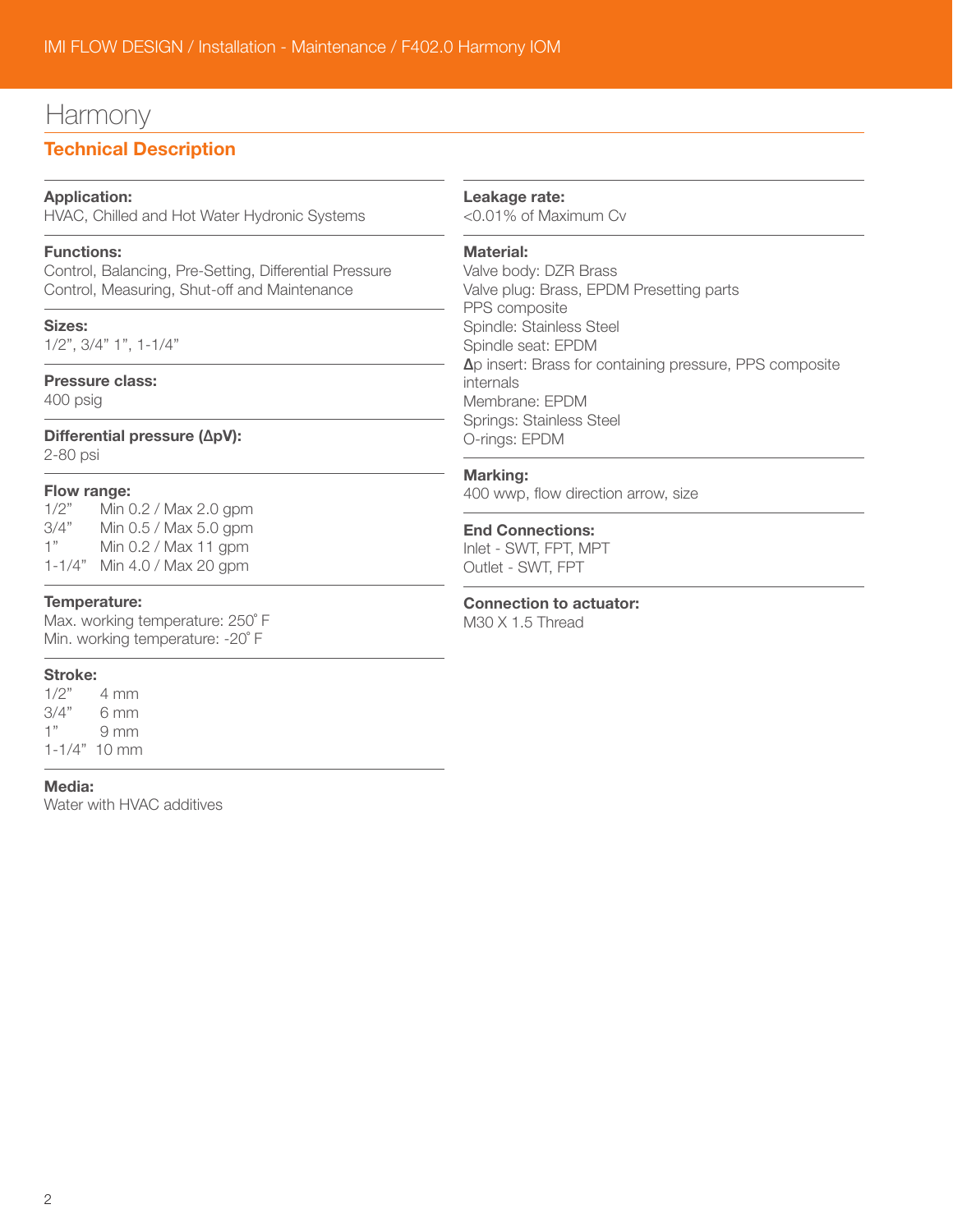

#### Installation



#### Location

Harmony is designed to be installed on the return side of the terminal.This will place the isolation valve on the "system side". If there is a great desire to install Harmony on the supply side of the terminal instead, please consult factory.

#### Straight Run Requirements

Harmony requires no straight run upstream nor downstream of the valve.

#### **Orientation**

These valves can be installed and will work properly in any orientation provided that the pipe is full of water. An arrow on the body indicates the regulated flow direction: water flowing in the opposite direction will not be regulated. With actuators other than IMI, the actuator might have to be above the main body of the valve.

#### **Flushing**

If the system needs to be flushed, it may be useful to stop the regulating function on the Harmony valve. For this purpose, a screw is provided to stop pressure from being communicated to the low-pressure side of the regulator, thereby locking it temporarily in place.

When flushing system, stop flow to the terminal and then tighten the screw shown in the illustration below using either a 2 mm or 5/64 allen wrench. This will disable regulating function, allowing higher flow through the valve. Now reopen the isolation valve.

After flushing the system, be sure to loosen the screw on every Harmony valve in order to re-enable regulation. There is no need to stop flow while re-opening the screw. The screw should be stopped when it reaches an internal safety clip, but if not do not unscrew beyond the surface of the body.

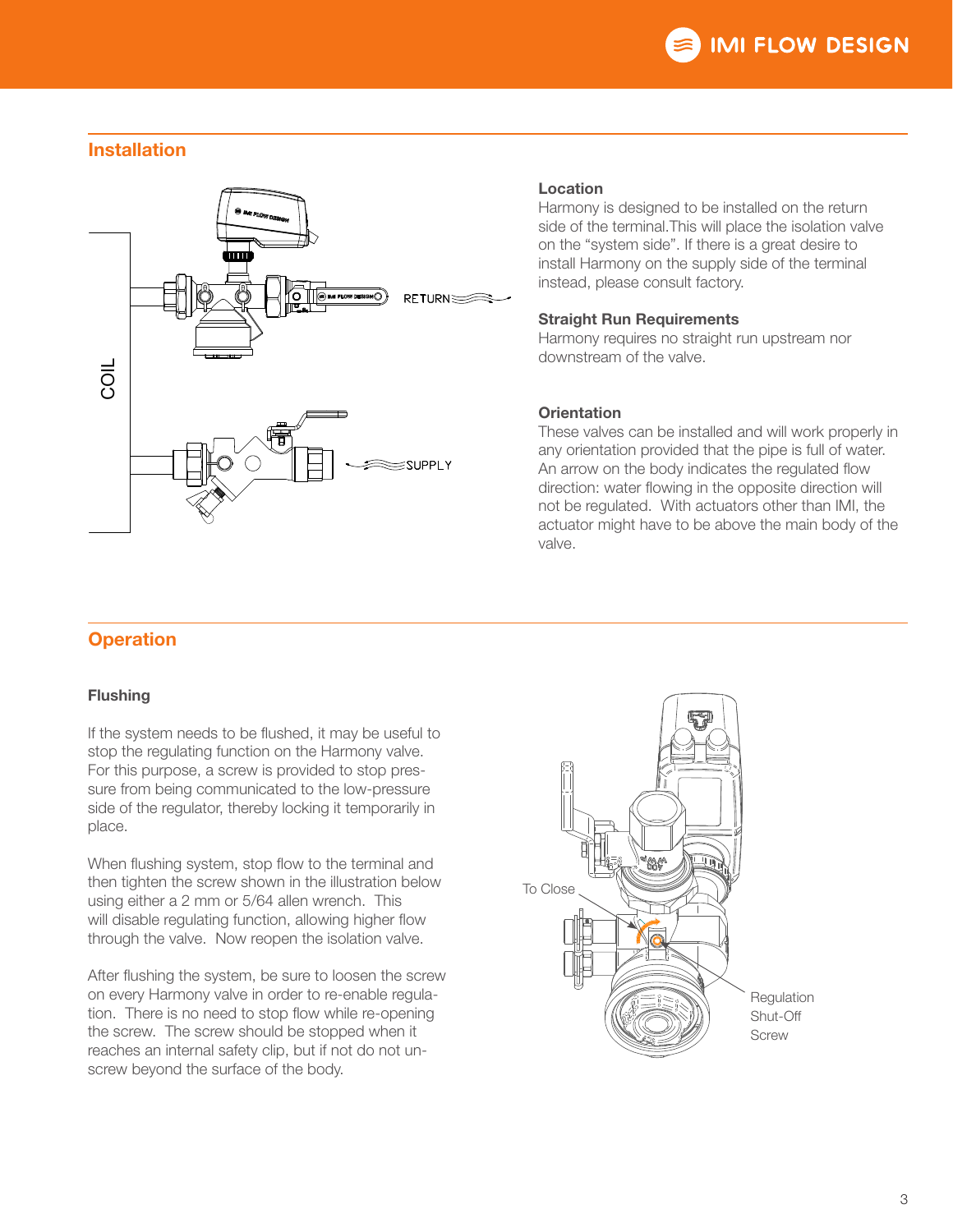#### **Setting**



- 1. Remove actuator by rotating coupling ring counter-clockwise.
- 2. Turn pointer to the desired flow (label is in US GPM)
	- a. If there is no pressure in the system, the pointer can be turned by hand.
	- b. If there is pressure, awrench might be needed.

Re-Install actuator

#### **Isolation**

Close the attached Ball Valve



#### Model Order Designation

#### Coding:

HM{xxx} - {e1} - {e2}

- **HM:** Harmony Pressure Independent Control Valve
- **[xxx]:** Size (050 for 1/2", 075 for 3/4")
- [e1]: Runout end type (S Sweat, F Female NPT))
- [e2]: Terminal end type (S, F, M, RS, RF, RM where R indicates reduced)

#### Example: HM075 - F - F

Harmony Valve, 3/4" Female NPT runout, 3/4" Female NPT on terminal end.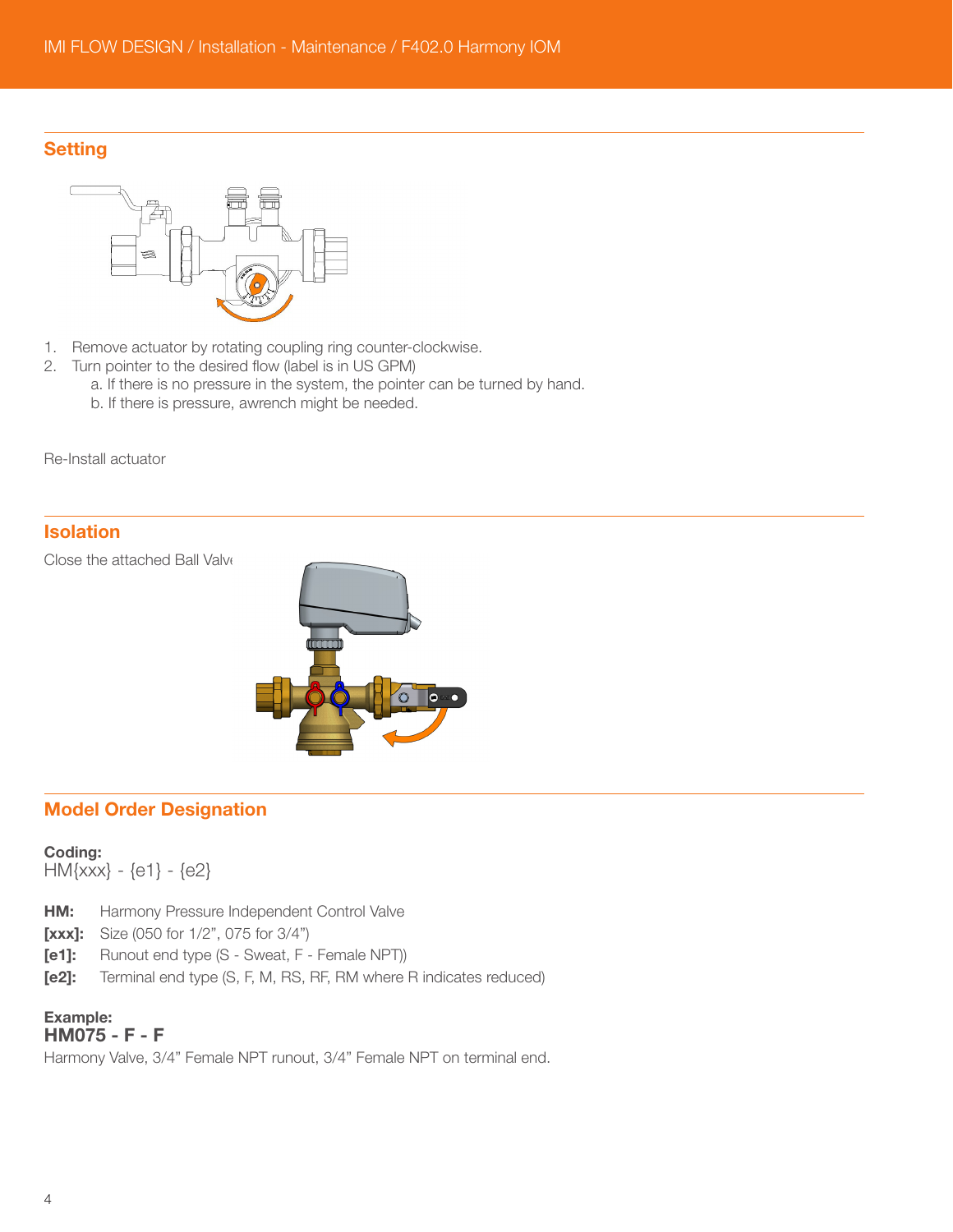## Harmony 160 Actuator

### Technical Description

#### Functions:

Proportional control Manual override Self-stroking Mode, status and position indication Stroke limitation setting Valve blockage protection Valve clogging detection Error safe position Diagnostic/Logging

#### Supply Voltage:

24 VAC/VDC ±15% Frequency  $50/60$  Hz  $\pm 3$  Hz.

#### Power Consumption:

Operation:  $<$  1 VA (VAC);  $<$  0.6 W (VDC) Standby:  $<$  0.5 VA (VAC); < 0.25 W (VDC)

#### Input Signal:

0(2)-10 VDC, Ri 47 kΩ. Adjustable sensitivity 0.1-0.5 VDC. 0.33 Hz low pass filter. Proportional: 0-10, 10-0, 2-10, 10-2 VDC Proportional split-range: 0-5, 5-0, 5-10, 10-5 VDC 0-4.5, 4.5-0, 5.5-10, 10-5.5 VDC 2-6, 6-2, 6-10, 10-6 VDC

#### Output Signal:

Ranges: See "Input signal".

#### Characteristics:

Linear, EQM 0.25 and inverted EQM 0.25

#### Control Speed:

254 s/in

#### Adjusting Force:

36 lbf. Self-adjusting for IMI Hydronic Engineering valves.

#### Temperature:

Operating environment: 32°F – +122°F (5-95%RH, non-condensing) Storage environment: -4°F – +158°F (5-95%RH, non-condensing)

#### Ingress Protection:

IP54 (all directions) (according to EN 60529)

#### Protection Class:

(according to EN 61140) Harmony160 (SELV)

#### Cable:

3.28 ft, 6.56 ft or 16.4 ft. With wire end sleeves. Harmony160 : type LiYY, 3x30 AWG (3x0.25 mm2).

#### Stroke:

0.25 in. Automatic detection of the valve lift (self-stroking).

### Noise Level:

Max. 30 dBA

#### Weight:

0.44 lb

#### Connection to Valve:

Retainer nut M30x1.5.

#### Material:

Cover: PC/ABS GF8 Housing: PA GF40.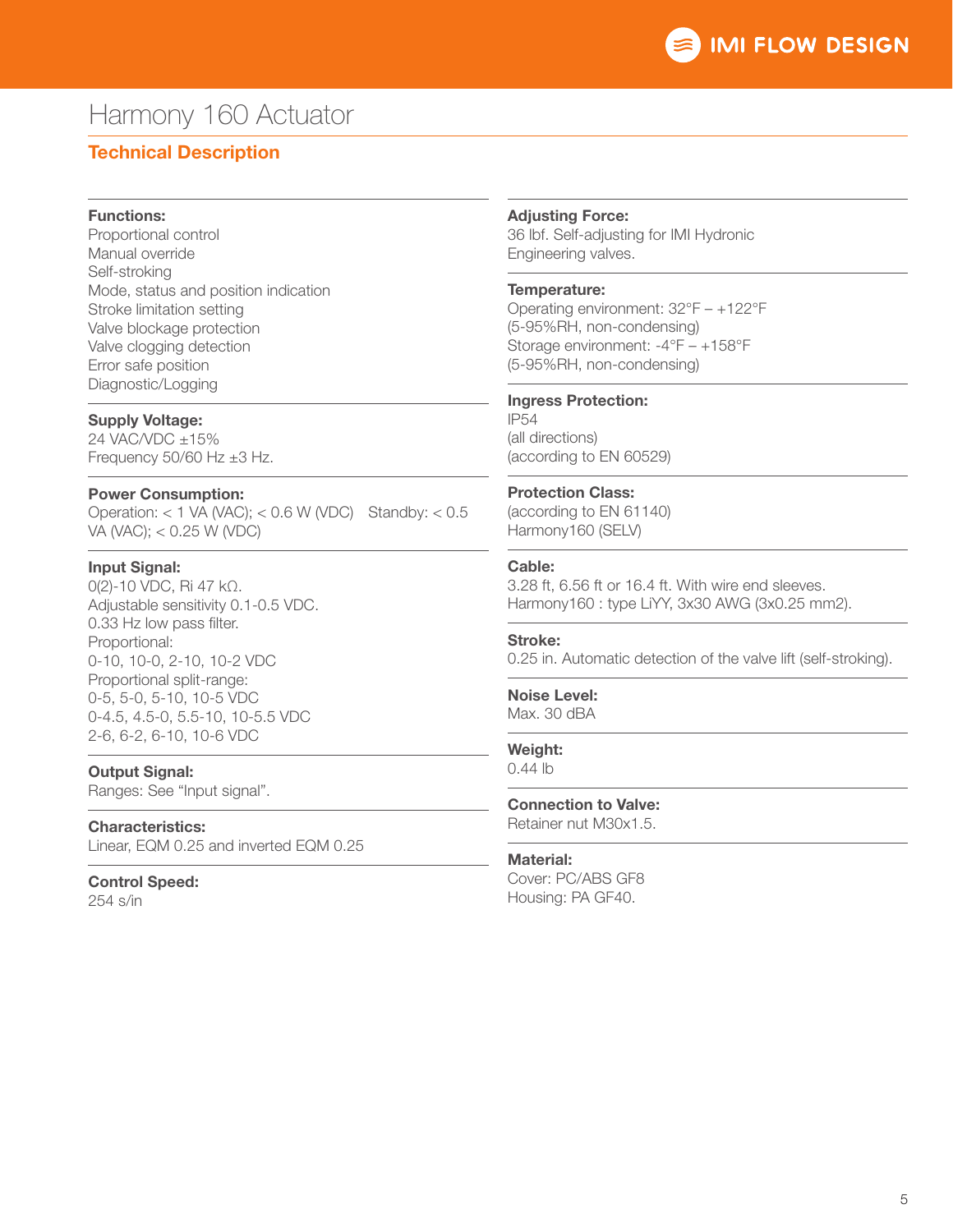#### Function

#### **Setting**

The actuator can be set by the HyTune app (iOS version 8 or later on iPhone 4S or later, Android version 4.3 or later) + the Dongle device, with or without the actuator power supplied.

The setting configuration can be stored in the Dongle for setting of one or several actuators. Press the configuration button on the Dongle, after connecting to the actuator. HyTune can be downloaded from the Apple App Store or Google Play.





#### Manual Override

By using the Dongle device. No power supply needed.

#### LED indication

| <b>Status</b>                     | Red (heating)<br>Blue (cooling |                             |
|-----------------------------------|--------------------------------|-----------------------------|
| Fully retracted (actuator stem)   | Long pulse<br>Short pulse      | $(- \cdot - \cdot - \cdot)$ |
| Fully retracted (actuator stem)   | Short pulse<br>Long pulse      | $(\cdot - \cdot - \cdot -)$ |
| Intermediate position             | Long pulse                     | $- - -$                     |
| Moving                            | Short pulse                    | $(\cdot \cdot \cdot)$       |
| Calibrating                       | 2 Short pulse                  | $( \cdots \cdots )$         |
| Manual mode or no power<br>supply | Οff                            |                             |

| Error code                                         | Violet  |                       |
|----------------------------------------------------|---------|-----------------------|
| Power supply too low                               | 1 pulse | $(\cdot \cdot \cdot)$ |
| Line broken $(2-10 \text{ V or } 4-20 \text{ mA})$ | 2 pulse | $( \cdots \cdots )$   |
| Valve clogging or foreign object                   | 3 pulse | (  )                  |
| Stroke detection failure                           | 4 pulse | (  )                  |

If an error is detected, violet pulses are displayed as the red or blue status lights flash alternately.

More detailed information, please see the HyTune app + Dongle.

#### Calibration/self-stroking

According to selected settings in the table.

| Type of calibration            | At power on | After manual<br>override |  |
|--------------------------------|-------------|--------------------------|--|
| Both end positions (full)      |             |                          |  |
| Fully extended position (fast) |             |                          |  |
| None                           |             |                          |  |

\*) Default

Note: A calibration refresh can be automatically repeated monthly or weekly. Default setting: Off.

#### Self-adjusting force

Automatic valve type detection, the force is set to 36 lbf or 45 lbf for IMI Flow Design valves. Default setting: On.

#### Stroke limitation setting

The stroke can be set to a percentage (20-100%) of detected valve lift.

For some IMI Flow Design valves it can also be set to a Cvmax/ qmax.

Default setting: No stroke limitation (100%).

#### Valve blockage protection

If no actuation is performed for one week or one month, the actuator will perform one full stroke cycle. Default setting: Off.

#### Valve clogging detection

If actuation stops before the desired value is reached, the actuator moves back ready to make a new attempt. The actuator will move to the configured error safe position after three attempts. Default setting: On.

#### Error safe position

Fully extended or retracted position when following errors occur; low power, line break, valve clogging or stroke detection failure. Default setting: Fully retracted position.

#### Diagnostics/logging

The last 10 errors (low power, line break, valve clogging, stroke detection failure) with time-stamps are readable by the HyTune app + Dongle device. Time-stamps of past errors will be cleared if the power is disconnected.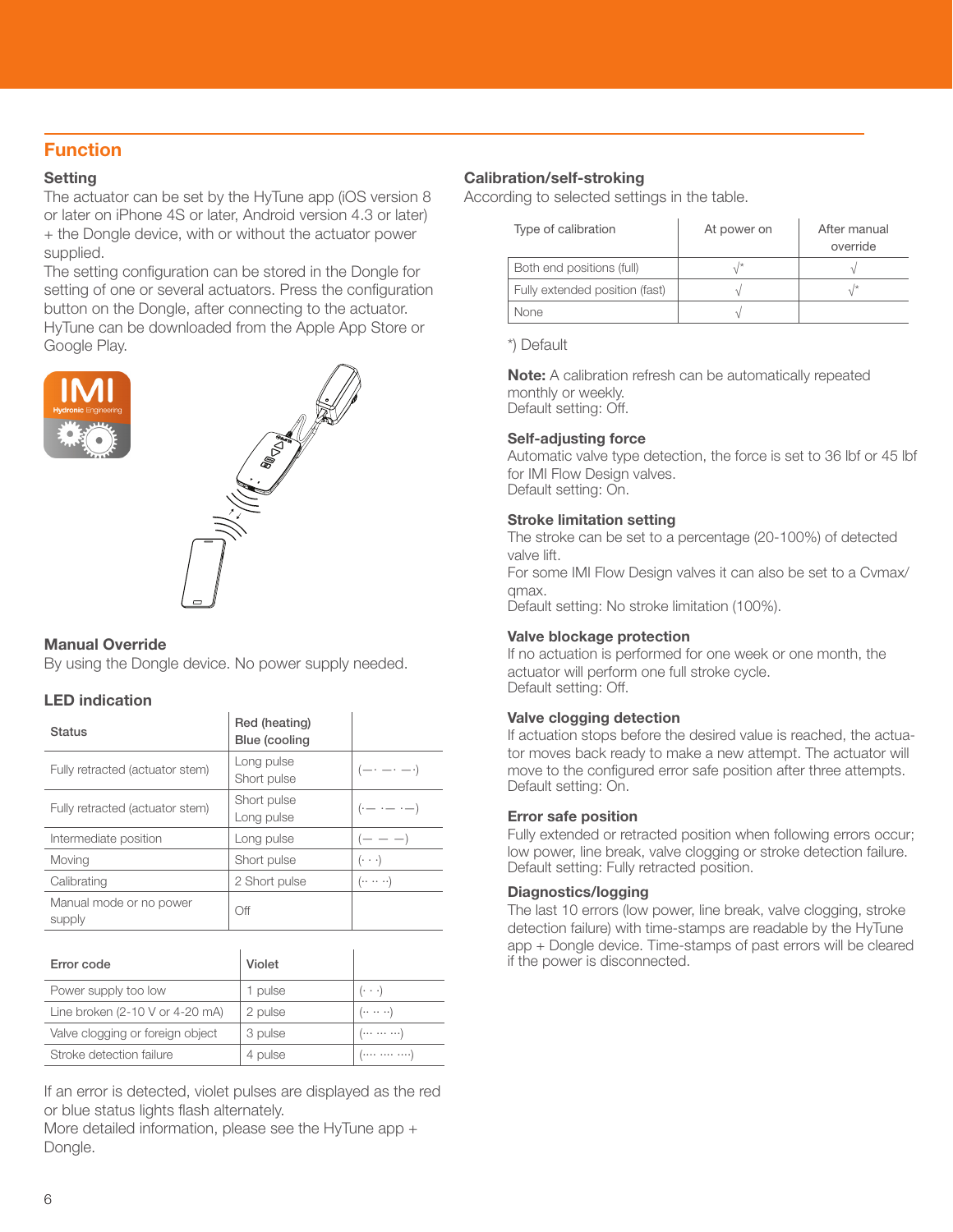

#### Installation



Note:





 $X = 0.394" - 0.665"$ 

### Connection Diagram

#### Harmony Actuator 160



| Terminal | Wire Color | Description                                                         |
|----------|------------|---------------------------------------------------------------------|
| 24       | Brown      | Power supply 24 VAC/VDC                                             |
|          | White      | Neutral for power supply 24 VAC/VDC and signals                     |
| V٧       | Green      | Input signal for proportional control $O(2)$ -10 VDC, 47 k $\Omega$ |



 $\bigotimes$  24 VAC/DC operating only with safety transformer according EN 61558-2-6